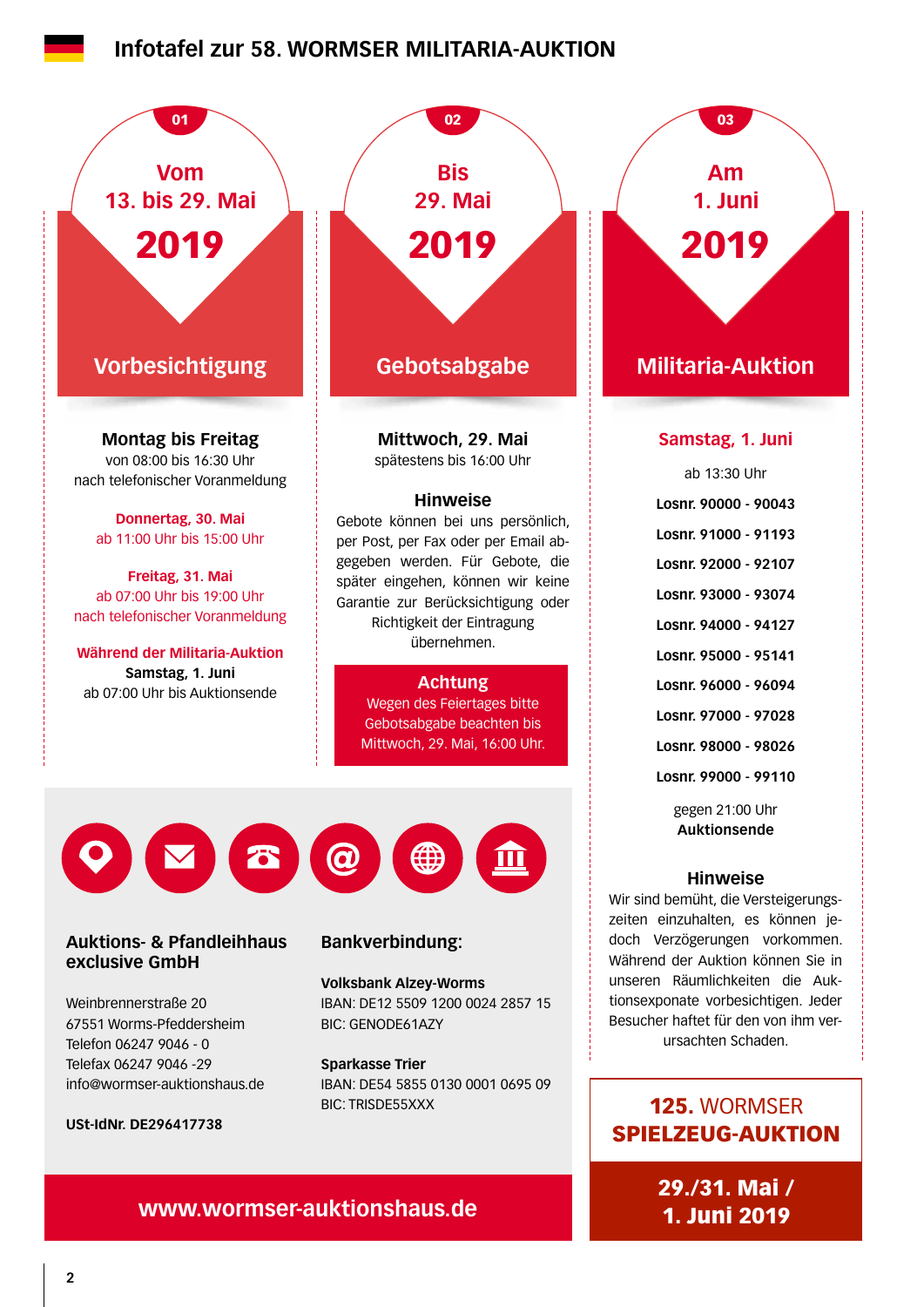# **Infotafel zur 58. WORMSER MILITARIA-AUKTION**



von 08:00 Uhr bis 16:30 Uhr nach telefonischer Voranmeldung

#### **Hinweise**

Ersteigerer, die in der Versteigerungsliste angekreuzt haben, dass Sie ihre Auktionsexponate bei uns abholen oder den Zuschlag auf Lose erhalten die nur für Selbstabholer sind, bitten wir nach der Auktion die Abholung innerhalb von vier Wochen zu veranlassen. Ansonsten werden Lagerkosten i. H. v. 30,00 Euro je Monat fällig!



# **MILITARIA-AUKTION**

**Montag bis Freitag** 

von 08:00 Uhr bis 16:30 Uhr

**Einlieferungsschluss**  12. Juli 2019

#### **Hinweise**

Einlieferungen von Auktionsexponaten sind jederzeit erwünscht. Bei größeren Objekten ist eine Übernahme bei Ihnen zu Hause möglich. Abholungen sind in Deutschland und im nahen europäischen Ausland möglich.

**Am 7. September** 2019

### **Samstag, 7. September**

Ab sofort beginnen unsere sachkundigen Mitarbeiter mit den Vorbereitungen für die nächste Wormser Militaria-Auktion, sodass die eingelieferten Sammlerstücke optimal und einem großen Bieterpublikum zum besten Preis präsentiert werden können. Durch unser Auktionshaus erhalten Einlieferer und Bieter die perfekte Plattform.Wir freuen uns schon heute über Ihre Einlieferungen und Gebote.

Ihr Wormser Auktionsteam



**Infotafel zur 58. WORMSER MILITARIA-AUKTION**

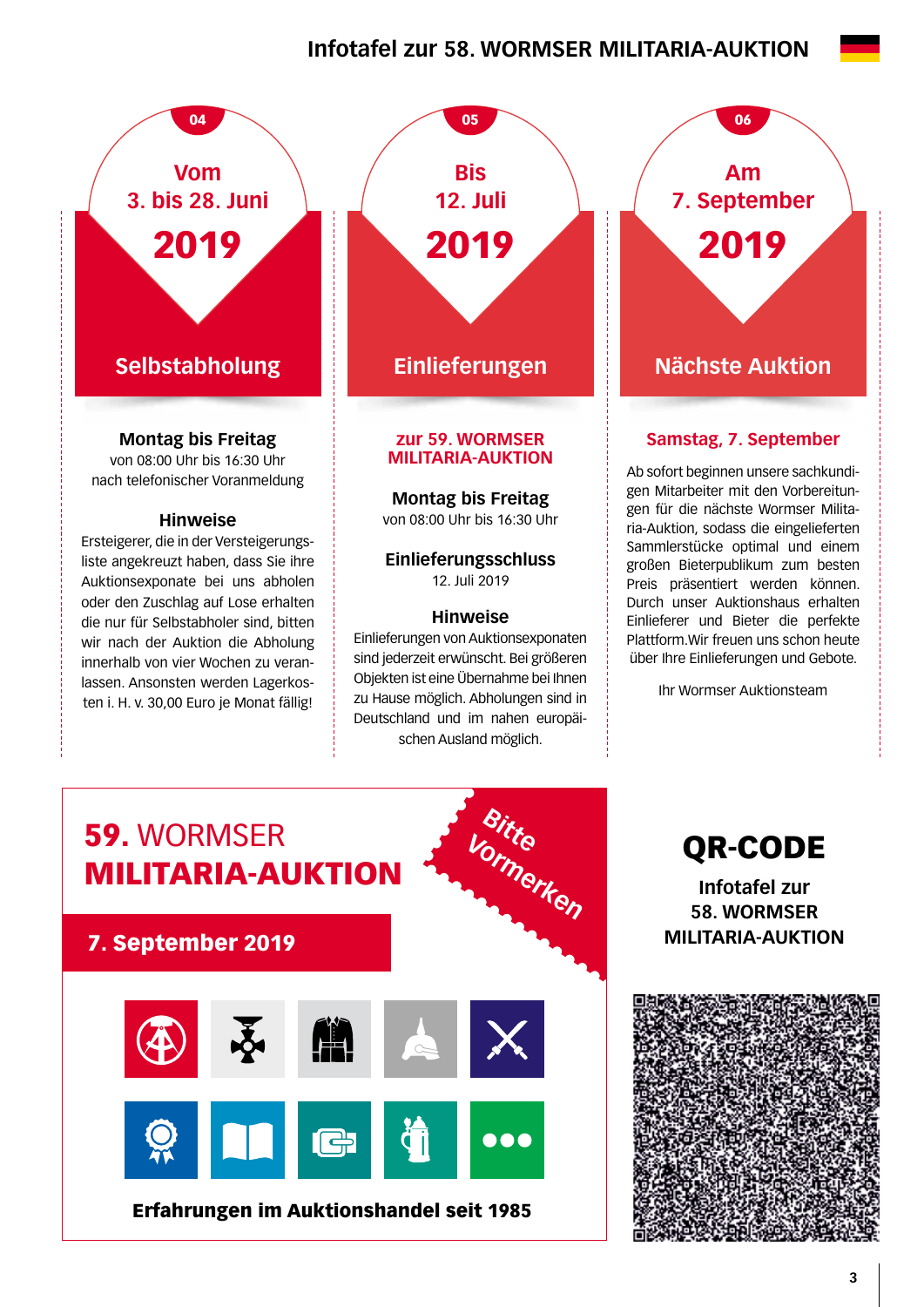

**www.wormser-auktionshaus.de** 29/31 May /

1 June 2019